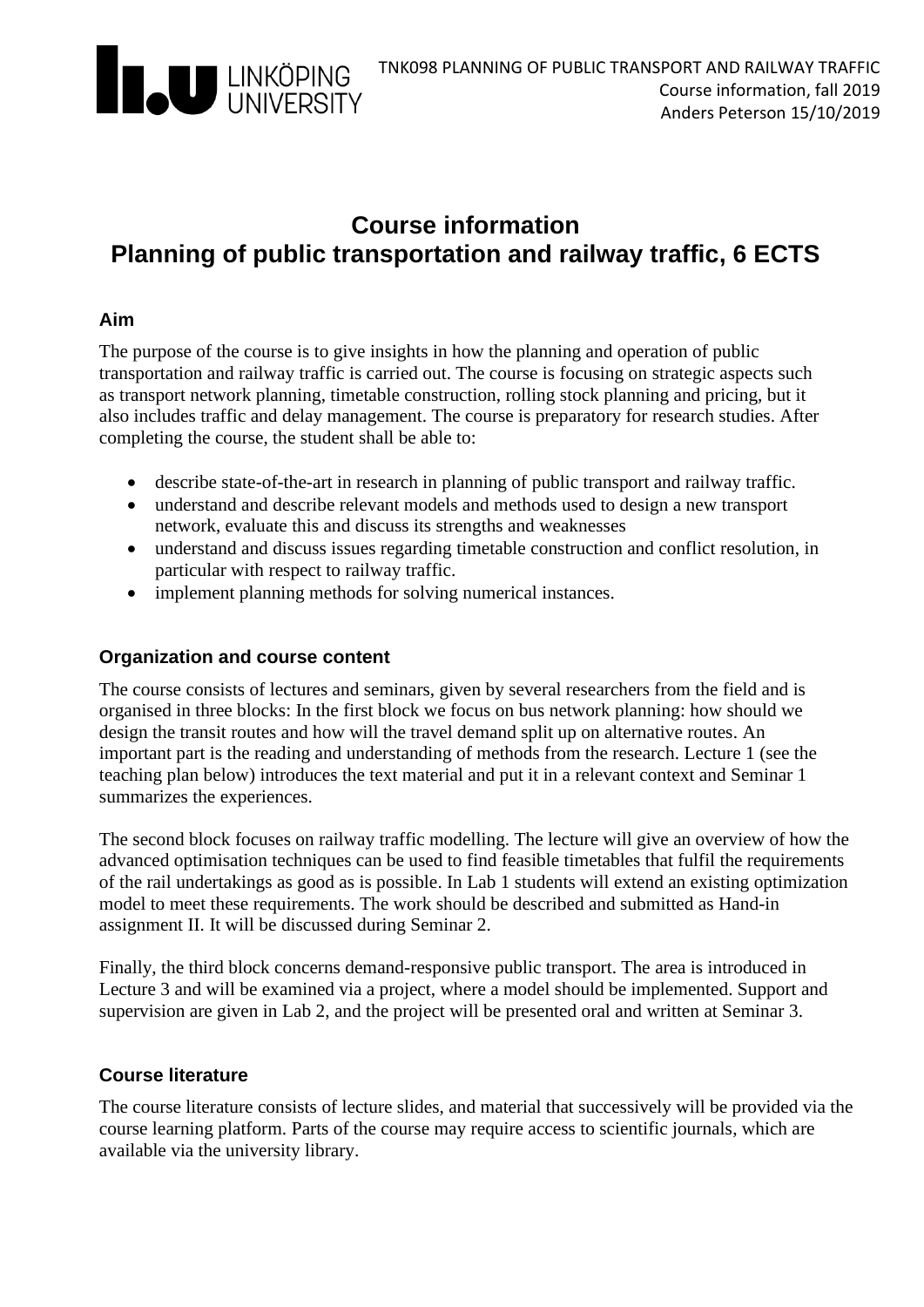#### **Information flow**

For the information flow in the course, the learn platform *Lisam* is used. Lisam will also be used for submitting assignments.

## **Examination**

Every student should solve two hand-in assignments individually, each of which will be graded (Fail, 3, 4, 5):

- Hand-in assignment I: *Public transport network modelling*. (Published Wed Nov 6<sup>th</sup>, deadline for submission Mon Nov 18<sup>th</sup>, oral discussion and feedback on Seminar 1, Mon Nov 25<sup>th</sup>.)
- Hand-in assignment II: *Railway timetable construction*. (Published Fri Nov 15<sup>th</sup>, supervision at Lab 1, Fri Nov  $22<sup>nd</sup>$ , deadline for submission Mon Dec  $2<sup>nd</sup>$ , oral discussion and feedback on Seminar 2, Mon Dec  $9<sup>th</sup>$ .)

In addition, a project assignment is solved in groups of two or three students; also this is graded (Fail, 3, 4, 5):

• Project assignment: *Demand-responsive public transport*. (Published Fri Nov 29<sup>th</sup>, supervision at Lab 2, Mon Dec  $16<sup>th</sup>$ , oral presentation and report submission on the seminar, Mon Jan 13<sup>th</sup>, 2020.)

Detailed instructions are given together with respective assignment.

The course grade is computed as a weighted sum of the three parts, where every part is equally important. A part which is handed in with delay or has been subject to revision may be given grade 2 for the computation of the course grade. In order not to delay the grade, any possible revisions must be handed in no later than Mon Jan 13<sup>th</sup>, 2020. Thereafter there are two more chances to submit a revision: March  $31<sup>st</sup>$  and August  $31<sup>st</sup>$ . Any revision which has still not been approved at latest September  $30<sup>th</sup>$ ,  $2020$ , will not be further considered, and gives the student an unsatisfactory grade. The student must then redo all hand-in assignments and/or the project assignment according the instructions that are given for the 2020 version of the course.

#### **Contact persons:**

- **Course coordinator and examiner. Contact person Block I (Public transport network modelling).** Anders Peterson; Spetsen  $7<sup>th</sup>$  floor, 011 – 36 31 07; anders.peterson@liu.se
- **Contact person Block II (Timetable construction).** Tomas Lidén; Spetsen 7<sup>th</sup> floor, 011 – 36 34 13; tomas.liden@liu.se
- **Contact person Block III (Demand-responsive public transport):**  Carl Henrik Häll; Spetsen  $7<sup>th</sup>$  floor; 011 – 36 34 68; carl.henrik.hall@liu.se